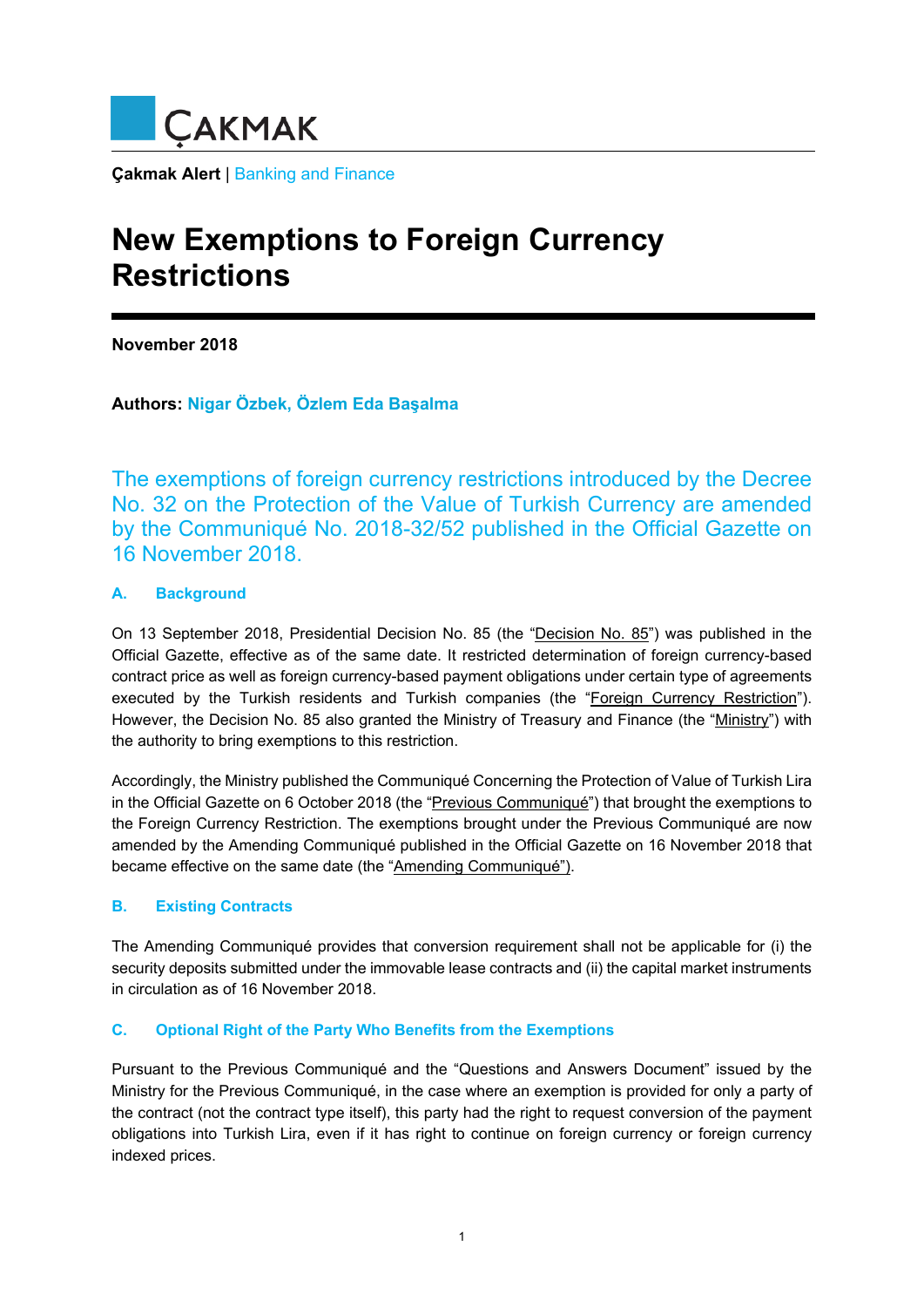The Amending Communiqué abolishes that right of the parties who benefit from the exemptions. Therefore, even in the cases where the exemption is provided for only one party of the contract, such contract will be continued to be performed based on existing foreign currency or foreign currency indexed prices unless both of the parties agreed otherwise.

#### **D. Analysis of Each Contract Type under the Amending Communiqué**

Please see a summary of the amendments compared to the previous status in the Annex attached.

#### **Çakmak Avukatlık Ortaklığı**

Piyade Sokak, No. 18 C Blok, Kat:3, 06550 Çankaya, Ankara - Turkey

Zorlu Center, D Lobisi, T3 Katı, Daire 348, Levazım Mahallesi, Koru Sokak No:2 34340 Beşiktaş İstanbul - Turkey

**T** +90 312 442 4680 **T** +90 212 939 7560

This information is provided for your convenience and does not constitute legal advice. It is prepared for the general information of our clients and other interested persons. This should not be acted upon in any specific situation without appropriate legal advice and it may include links to websites other than the website.

Çakmak Avukatlık Ortaklığı has no responsibility for any websites other than its own and does not endorse the information, content, presentation or accuracy, or make any warranty, express or implied, regarding any other website.

This information is protected by copyright and may not be reproduced or translated without the prior written permission of Çakmak Avukatlık Ortaklığı.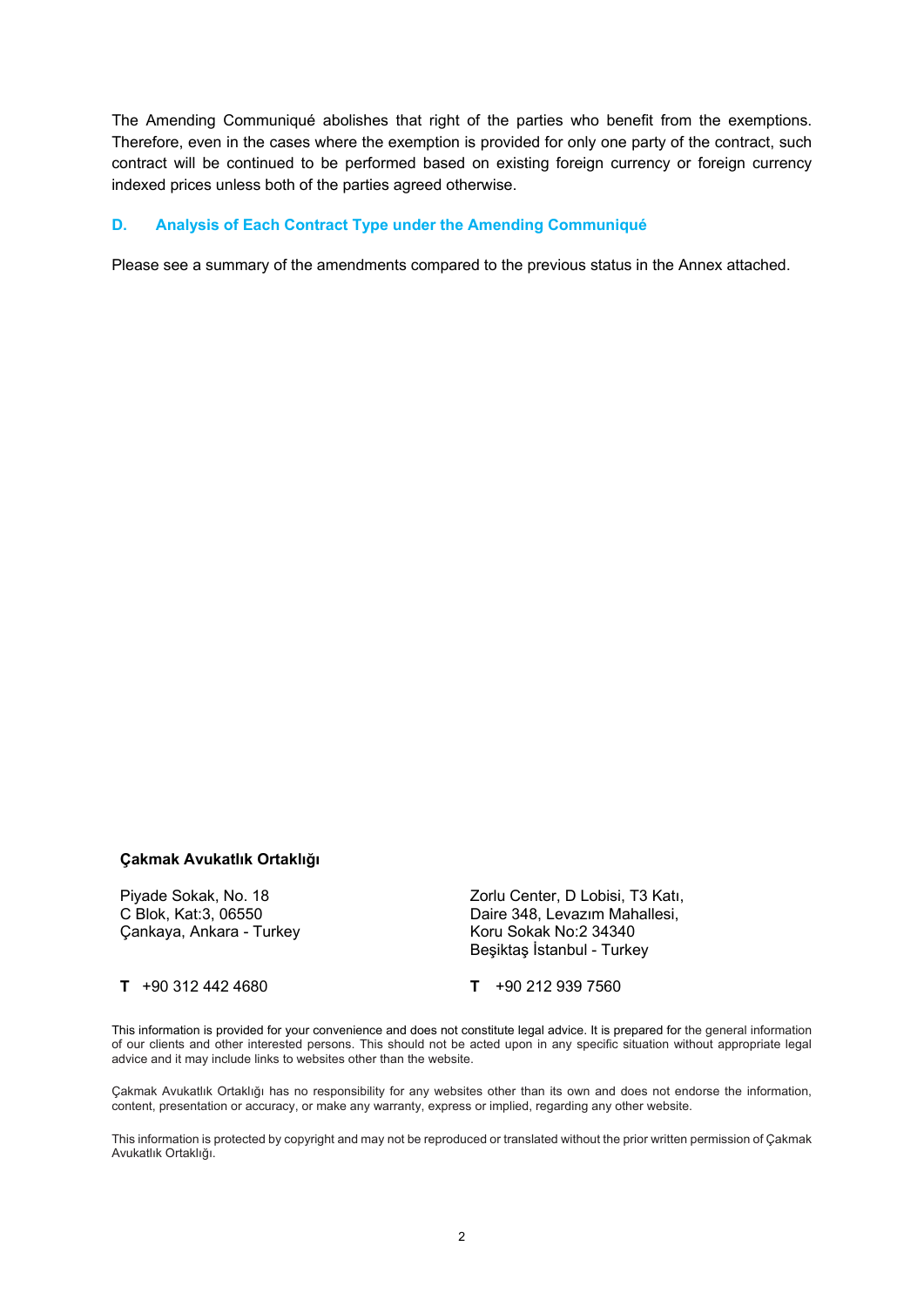#### **ANNEX**

# **Previous Exemptions vs. Amending Communiqué**

|    | <b>Restricted Contract</b>                                     | <b>Previous Exemptions</b>                                                                                                                                                                                                                                                                                                                                | <b>Amending Communiqué</b>                                                                                                                                                                                                                                                                                                                                                                                                                                                                                                                                                                                                                                                                                                                                                                                                                                                                                                                                                                                                                                                |
|----|----------------------------------------------------------------|-----------------------------------------------------------------------------------------------------------------------------------------------------------------------------------------------------------------------------------------------------------------------------------------------------------------------------------------------------------|---------------------------------------------------------------------------------------------------------------------------------------------------------------------------------------------------------------------------------------------------------------------------------------------------------------------------------------------------------------------------------------------------------------------------------------------------------------------------------------------------------------------------------------------------------------------------------------------------------------------------------------------------------------------------------------------------------------------------------------------------------------------------------------------------------------------------------------------------------------------------------------------------------------------------------------------------------------------------------------------------------------------------------------------------------------------------|
| 1. | Sale and lease contracts<br>concerning immovable<br>properties | No exemption.                                                                                                                                                                                                                                                                                                                                             | New Exemptions brought by the Amending Communiqué:<br>(i) Lease contracts signed by the contractors or sub-contractors<br>within the scope of projects performed under the tenders,<br>agreements and international agreements that the public<br>authorities are party to and under which the payment obligations<br>are determined in foreign currency (or indexed to foreign<br>currency).<br>(ii) Sale and lease contracts signed by parties set out below provided<br>that they are the buyer or lessee:<br>Turkish residents who are not Turkish nationals.<br>Turkish companies with foreign shareholders having equal to<br>or more than 50% share stakes,<br>branches, liaison offices and representation offices of the<br>foreign companies,<br>Turkish companies jointly or solely controlled by foreign<br>companies, and<br>Turkish companies in free trade zones (for their activities in free<br>trade zones).<br>(iii) Lease contracts of duty-free shops.<br>(iv) Lease contracts of rest areas certificated by the Ministry of Culture<br>and Tourism. |
| 2. | Sale or lease contracts<br>concerning movable<br>properties    | Sale or lease contracts listed below were exempt from the<br>Foreign Currency Restriction:<br>(i) Sale or lease contracts concerning movable<br>properties except vehicles (including construction<br>vehicles), and<br>(ii) lease contracts concerning vehicles<br>(including)<br>construction<br>vehicles)<br>concluded<br>before<br>13 September 2018. | A. Status of the Previous Exemptions:<br>The Previous Exemptions are still in effect.<br><b>B.</b><br>New exemption brought by the Amending Communiqué:<br>Sale contracts concerning the commercial vehicles used for<br>passenger transportation concluded before 13 September 2018 shall<br>be exempt from the Foreign Currency Restriction.<br>The "construction vehicles" statement is deleted by the Amending<br>Communiqué; therefore, sale or lease agreements of construction<br>vehicles shall not be subject to the Foreign Currency Restriction as of<br>16 November 2018.                                                                                                                                                                                                                                                                                                                                                                                                                                                                                     |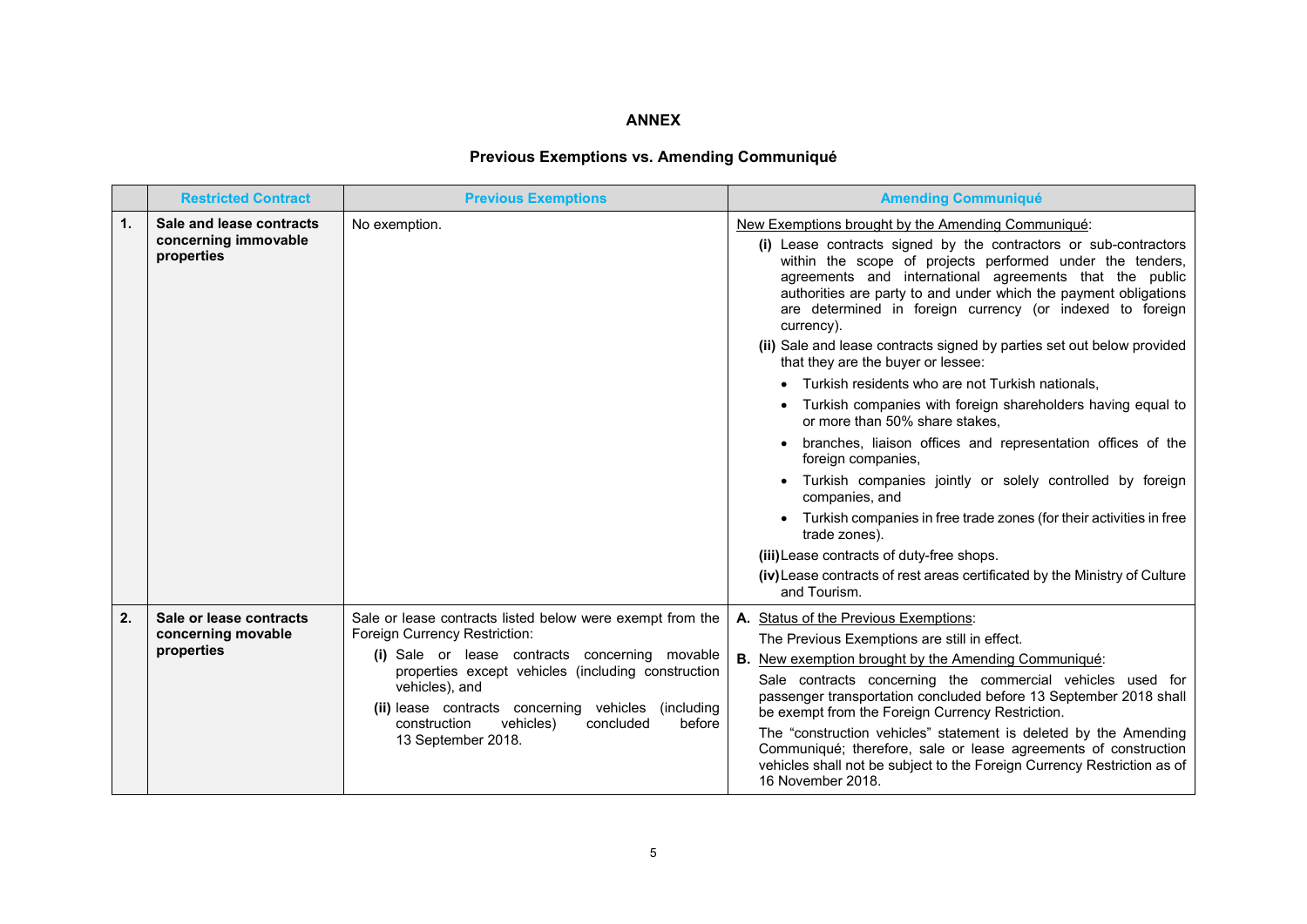|    | <b>Restricted Contract</b>       | <b>Previous Exemptions</b>                                                                                                                                                                                                                                                                                                                                                                                                                                                                                                                                                                                                                                                                                                                                                                                                                                                                                                                                                                           | <b>Amending Communiqué</b>                                                                                                                                                                                                                                                                                                                                                                                                                                                                                                                                                                                                                                                                                                                                                                                                                                                                                                                                                                                                                                                                                                                                                                                                                        |
|----|----------------------------------|------------------------------------------------------------------------------------------------------------------------------------------------------------------------------------------------------------------------------------------------------------------------------------------------------------------------------------------------------------------------------------------------------------------------------------------------------------------------------------------------------------------------------------------------------------------------------------------------------------------------------------------------------------------------------------------------------------------------------------------------------------------------------------------------------------------------------------------------------------------------------------------------------------------------------------------------------------------------------------------------------|---------------------------------------------------------------------------------------------------------------------------------------------------------------------------------------------------------------------------------------------------------------------------------------------------------------------------------------------------------------------------------------------------------------------------------------------------------------------------------------------------------------------------------------------------------------------------------------------------------------------------------------------------------------------------------------------------------------------------------------------------------------------------------------------------------------------------------------------------------------------------------------------------------------------------------------------------------------------------------------------------------------------------------------------------------------------------------------------------------------------------------------------------------------------------------------------------------------------------------------------------|
| 3. | <b>Financial lease contracts</b> | Financial lease contracts listed below were exempt from the<br>Foreign Currency Restriction:<br>• Financial lease contracts concluded within the scope<br>of Articles 17 and 17/A of the Decree No. 32 on the<br>Protection of the Value of Turkish Currency <sup>1</sup> , and<br>financial lease contracts related to the ships as<br>defined under the Law Amending Turkish<br>International Ship Registry Law and the Decree Law<br>No. 491 <sup>2</sup> .                                                                                                                                                                                                                                                                                                                                                                                                                                                                                                                                       | A. Status of the Previous Exemptions:<br>The Previous Exemptions are still in effect.<br><b>B.</b><br>New exemption brought by the Amending Communiqué:<br>Financial lease contracts concerning movable and immovable<br>properties concluded before 13 September 2018 shall be exempt from<br>the Foreign Currency Restriction.                                                                                                                                                                                                                                                                                                                                                                                                                                                                                                                                                                                                                                                                                                                                                                                                                                                                                                                  |
| 4. | <b>Service contracts</b>         | Service contracts listed below were exempt from the Foreign<br><b>Currency Restriction:</b><br>(i) Service contracts including consultancy, agency and<br>transportation contracts:<br>concluded with persons who are not Turkish<br>nationals,<br>relating to exportation, transit trade, sales and<br>deliveries deemed as exportation, and services<br>and activities generating foreign currency<br>income,<br>under which the service will be performed abroad,<br>relating to electronic communication services<br>starting or ending abroad.<br>(ii) Service contracts relating to hardware and software<br>produced abroad, including license contracts (sale<br>contracts concerning software produced abroad<br>were also exempted).<br>(iii) Service contracts signed by parties set out below:<br>Turkish companies with foreign shareholders<br>having equal to or more than 50% share stakes,<br>branches, liaison offices and representation<br>offices of the foreign companies, and | Status of the Previous Exemptions:<br>А.<br>The Previous Exemptions are still effective except for the service<br>contracts signed by below parties as a contractor or employee (the<br>ones that are signed by below parties as an owner or employer are<br>still exempt from the Foreign Currency Restriction):<br>Turkish companies with foreign shareholders having equal to or<br>more than 50% share stakes,<br>branches, liaison offices and representation offices of the foreign<br>companies, and<br>companies in free trade zones concerning their activities in free<br>$\bullet$<br>trade zones.<br><b>B.</b> New Exemptions brought by the Amending Communiqué:<br>Service contracts signed by Turkish companies jointly or solely<br>controlled by foreign companies as owner or employer shall also<br>be exempted from the Foreign Currency Restriction,<br>service contracts relating to services starting or ending in abroad,<br>shall be exempt from the Foreign Currency Restriction (previously,<br>this exemption was provided only for the service contracts relating<br>to the electronic communication services), and<br>transportation services contracts (i.e., it is possible to make<br>indexation to oil prices). |

<sup>&</sup>lt;sup>1</sup> These articles basically state that only the persons generating foreign exchange income may obtain foreign currency loans.

<sup>&</sup>lt;sup>2</sup> Published in the Official Gazette No. 23913 and dated 21 December 1999.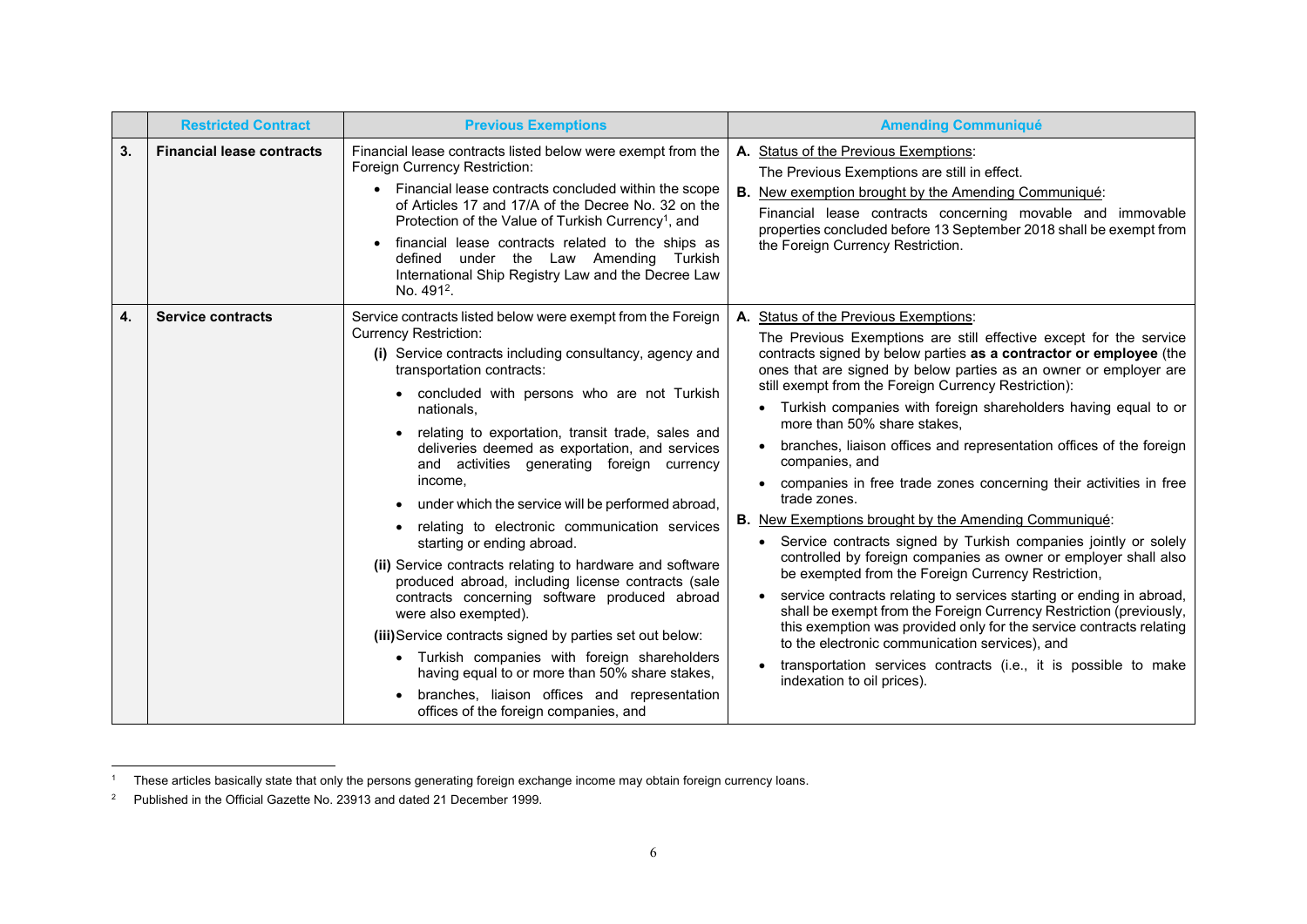|    | <b>Restricted Contract</b>                           | <b>Previous Exemptions</b>                                                                                                                                                                                                                                                                                                                                                                                                                                                                                                                     | <b>Amending Communiqué</b>                                                                                                                                                                                                                                                                                                                                                                                                          |
|----|------------------------------------------------------|------------------------------------------------------------------------------------------------------------------------------------------------------------------------------------------------------------------------------------------------------------------------------------------------------------------------------------------------------------------------------------------------------------------------------------------------------------------------------------------------------------------------------------------------|-------------------------------------------------------------------------------------------------------------------------------------------------------------------------------------------------------------------------------------------------------------------------------------------------------------------------------------------------------------------------------------------------------------------------------------|
|    |                                                      | • companies in free trade zones concerning their<br>activities in free trade zones.                                                                                                                                                                                                                                                                                                                                                                                                                                                            |                                                                                                                                                                                                                                                                                                                                                                                                                                     |
| 5. | <b>Labor contracts</b>                               | Labor contracts listed below were exempt from the Foreign<br><b>Currency Restriction:</b><br>(i) Labor contracts executed with employees who are<br>not Turkish nationals.<br>(ii) Labor contracts executed by<br>• the Turkish companies with foreign shareholders<br>having equal to or more than 50% share stakes,<br>and<br>branches, liaison offices and representation<br>offices of the foreign companies.<br>(iii) Labor contracts to be performed in abroad.                                                                          | A. Status of the Previous Exemptions:<br>The Previous Exemptions are still in effect.<br><b>B.</b> New Exemptions brought by the Amending Communiqué:<br>• Labor contracts signed by Turkish companies jointly or solely<br>controlled by foreign companies shall also be exempt from the<br>Foreign Currency Restriction, and<br>labor contracts signed with ship's crew shall be exempt from the<br>Foreign Currency Restriction. |
| 6. | <b>Construction contracts</b>                        | Construction contracts concerning the construction, repair,<br>or maintenance of ships as defined under the Law Amending<br>Turkish International Ship Registry Law and the Decree Law<br>No. 491 were exempt from the Foreign Currency Restriction.                                                                                                                                                                                                                                                                                           | A. Status of the Previous Exemptions:<br>The specific exemption provided to the construction of ships is deleted<br>but a broader exemption is granted as explained in Section B below.<br><b>B.</b> New Exemptions brought by the Amending Communiqué:<br>All of the construction contracts, which involve costs in foreign<br>currency shall be exempt from Foreign Currency Restriction.                                         |
| 7. | <b>Capital market</b><br>instruments                 | Capital market instruments issued based on the contracts<br>under which the payment obligations are determined in<br>foreign currency were exempt from the Foreign Currency<br>Restriction.<br>The issuance of capital market instruments subject to the<br>Capital Markets Law <sup>3</sup> (including foreign capital market<br>instruments, depositary receipts, and foreign investment<br>fund shares) and the obligations related to their issuance,<br>sale, and purchase and relevant transactions were not<br>subject to restrictions. | Status of the Previous Exemptions:<br>The Previous Exemptions are still in effect.<br><b>B.</b> New Exemptions brought by the Amending Communiqué:<br>Capital market instruments issued before 13 September 2018 shall be<br>exempt from the Foreign Currency Restriction.                                                                                                                                                          |
| 8. | <b>Contracts concluded by</b><br>public institutions | The contracts signed within the scope of the projects<br>performed under the tenders, agreements and international<br>agreements that the public authorities are party to and under<br>which the payment obligations are determined in foreign<br>currency (or indexed to foreign currency) (the "Foreign                                                                                                                                                                                                                                      | A. Status of the Previous Exemptions:<br>The Previous Exemptions are still in effect.<br>B. New Exemptions brought by the Amending Communiqué:<br>Immovable lease contracts signed within the scope of the Foreign                                                                                                                                                                                                                  |

<sup>3</sup> Published in the Official Gazette No. 28513 and dated 30 December 2012.